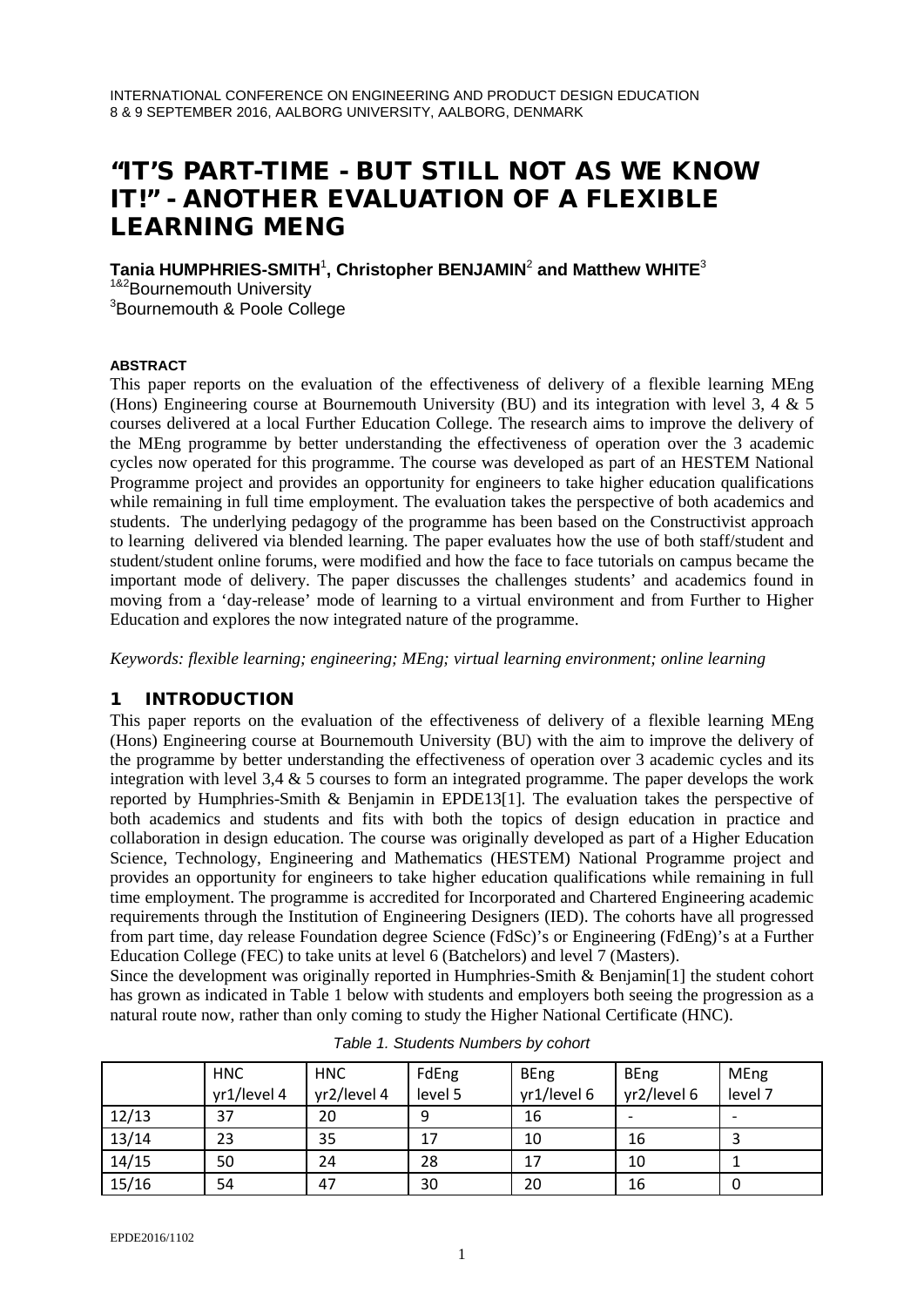## 2 LITERATURE REVIEW

As part of the ongoing development of the programme further research has been looked at in relation to the transition from Further Education to Higher Education (HE) and latest developments in part time HE.

## **2.1 Pedagogy**

As set out in Humphries-Smith & Benjamin [1] the development of online units for the MEng programme was based on the Constructivist approach to learning manifested through the Mayes Conceptualisation Cycle and uses online learning materials delivered via a Virtual Learning Environment (VLE).

This leads to a set of pedagogical principles for the programme [2]:

- Learning should take place in authentic and real-world environments;
- Learning should involve social negotiation and mediation;
- Content and skills should be made relevant to the learner;
- Content and skills should be understood within the framework of the learner's prior knowledge;
- Students should be assessed formatively, serving to inform future learning experiences;
- Students should be encouraged to become self-regulatory, self-mediated, and self-aware;
- Tutors serve primarily as guides and facilitators of learning, not instructors;

• Tutors should provide for and encourage multiple perspectives and representations of content. A student engages with three 20 credit (10ECTS) units per academic year, studying one 20 credit unit (200 hours of study) at a time, each of which is studied over a 10 week period, including assessment. As described in Humphries-Smith & Benjamin [1] "An initial 1 day face-to-face introduction on campus starts each unit, and is followed by two further half day face-to-face sessions again on campus. The materials are delivered via the VLE using various media, such as notes, powerpoint presentations with synchronized audio, podcasts, tutorial questions as well as discussion activities mediated through discussion forums." (p210) – this paper re-examines how the constructivist approach has developed.

#### **2.2 Current Developments in Part Time Higher Education**

Since 2013 the UK Government has shown greater interest in part time higher education provision and commissioned a review by Prof Eric Thomas on part time higher education [4] which, along with the Maguire Report [5], point out that part time students numbers are reducing in the UK. Both reports also suggest that one important requirement for part time students is to offer flexible learning and Thomas (p36) points out the rise of apprenticeships will also require "progression to part-time higher education provision linked to developing the knowledge and competence they require in their current and future job roles will be fundamental".

## **2.2 Transition from Further Education (FE) to Higher Education (HE)**

Voake et al [3, p11] look at this transition, however, primarily not from the perspective of part time students. Some points that are made are relevant such as "The teacher comments suggest that FE students are generally not taught to be independent thinkers. This is largely due to the strong resultdriven culture faced by teachers who find it difficult to strike a balance between examination results and helping students to prepare for university." Lea & Simmons [6, p39] in the QAA report also examine the difference between HE in FE and HE in HE and suggest "for example, encouraging students to work independently, but within a supportive learning environment. In some cases local students were being encouraged to progress to universities".

## 3 METHODOLOGY

The evaluation repeated the methods of the previous study with semi-structured interviews with academics delivering the units and focus groups with all cohorts of students engaged upon the programme. Additionally questionnaires were used with the cohort who have most recently completed the BEng cycle. This was of particular interest as of a cohort of 12, 11 students choose to take the BEng award and not continue to the MEng award.

The use of focus groups, questionnaires and interviews enabled a more exploratory approach which resulted in rich data. Group sizes varied from 11 to 22, with a total of 61students involved, 3 graduates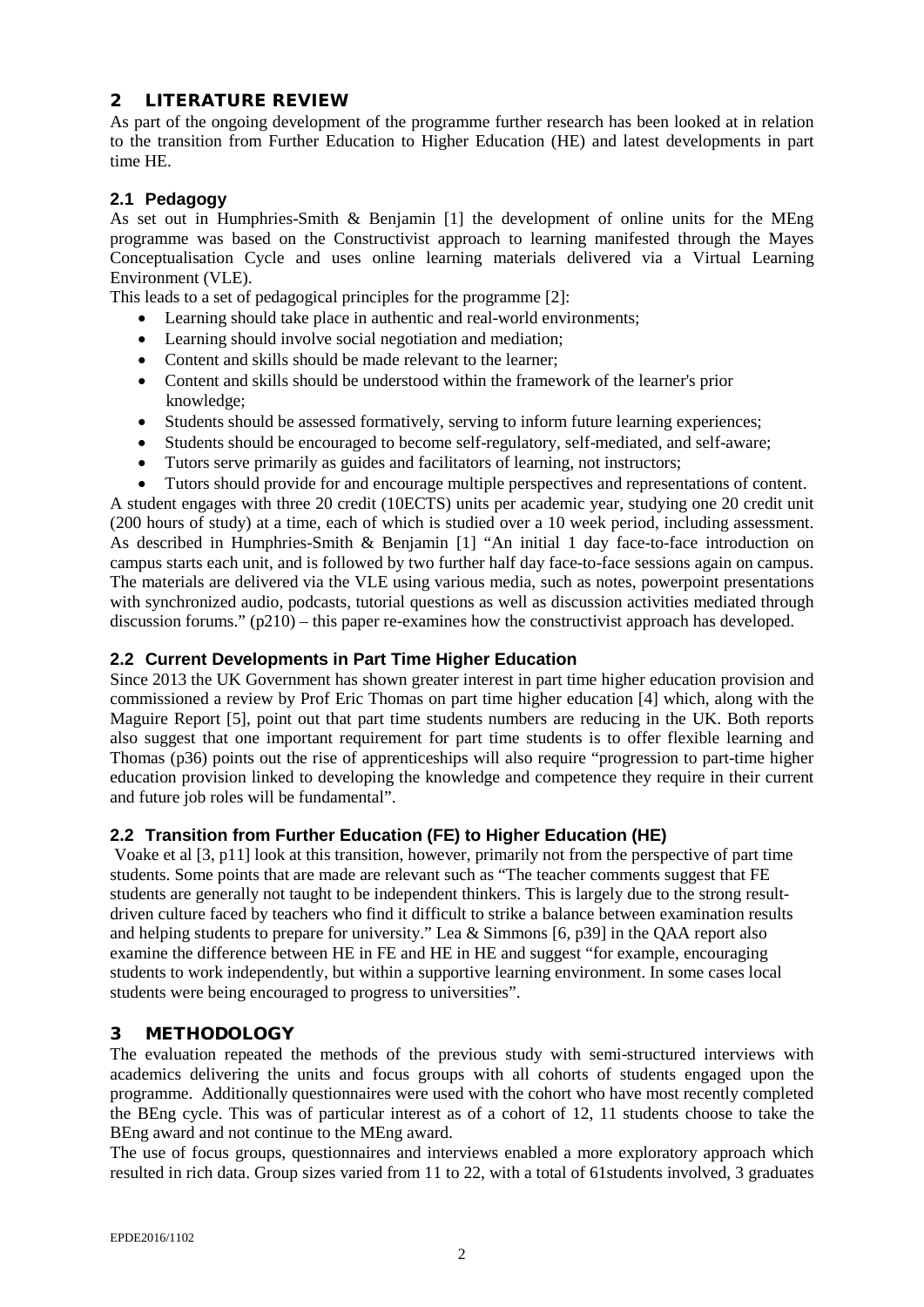completed the questionnaire, and interviews were conducted with 4 out of a total of 6 tutors who lead the units delivered in flexible learning mode. To ensure consistency between the data collected the same researcher facilitated all the group discussions and tutor interviews.

## 4 ANALYSIS OF DATA

This analysis considers data within 2 main areas. The first area examines the effectiveness of the MEng course delivered using flexible learning, and the second explores the effectiveness of the collaboration in an integrated programme, between BU and the local FEC.

#### **4.1.1 Constructivist learning**

The data collected indicate that the Flexible Learning mode of delivery of this integrated programme, continue to broadly meet the pedagogical principles required for effective learning.

To progress to the BEng and MEng levels students must be in full-time engineering employment. Therefore the first requirement of learning in an authentic and real world environment can be meet providing the material studied is relevant to the work the students do in their companies. This was confirmed by comments such as 'it is very relevant to the work world'. One student commented that even the Business Development unit, which was initially thought to be irrelevant, when applied to their company gave them

'an appreciation of what the top guys do in their day to day job, defining the strategy of the company and how they generate that'

When asked about the requirement that learning should involve social negotiation and mediation a number of responses were offered. These included

'only when we are here', 'relying on the on-line communication', 'discussions are quite impersonal', 'after writing it down I ended up phoning up and had a chat'

A further observation was made that unit assignments that are individually tailored militate against social interaction. This echoes the earlier comment about these tailored assignments tending to reduce the use of the discussion forums.

Another principle is that learning should be within the framework of prior knowledge. This goes to the very essence of an integrated programme, which should provide students a 'joined up' education, with each level of study building on the previous levels. This was confirmed by a student who acknowledged that what they were learning was 'definitely building'.

One principle that appeared to not be met as well as it might was that of formative assessment. Although the students testified to some formative assessment it was by no means universal, and some students said they 'prefer to spend time on graded assessments rather than formative'. One to one supervision via a supervision journal and the use of staged summative assessments help to provide ongoing feedback on assessment tasks in some units.

On the principle of student becoming self-regulatory, self-mediated and self-aware it was observed that

'If everyone has got this far and we have all managed the hand-ins we have all got that pretty much sorted'

Although such a comment does not cover the full breadth of the principle, it does indicate that the students are able to be autonomous learners, with all that that entails.

The nature of on-line learning constrains tutors to act more as facilitators rather than instructors. The students supported this when they said 'that tutors point us in the right direction and guide the learning.' Additionally, they pointed out that tutors try to get them 'to interpret it yourself – that's how you learn' but added that confirmation is always encouraging. It was also suggested that this is subject-dependent, for instance a unit involving learning CAD is very practical and needs a more blended approach of facilitation and instruction.

The requirement for the provision of content being available in multiple perspectives and representations was found to be present, with a variety of material delivered in the form of presentations, videos, and papers. It was commented that the use of an on-line VLE tended to restrict the flexibility in offering alternative perspectives as it has to be set up in advance. Tutors cannot quickly or easily respond to a student who is 'not getting it'. Additionally it was pointed out that the units are short therefore opportunity to deliver content in different ways is limited. However the faceto-face sessions offer some flexibility.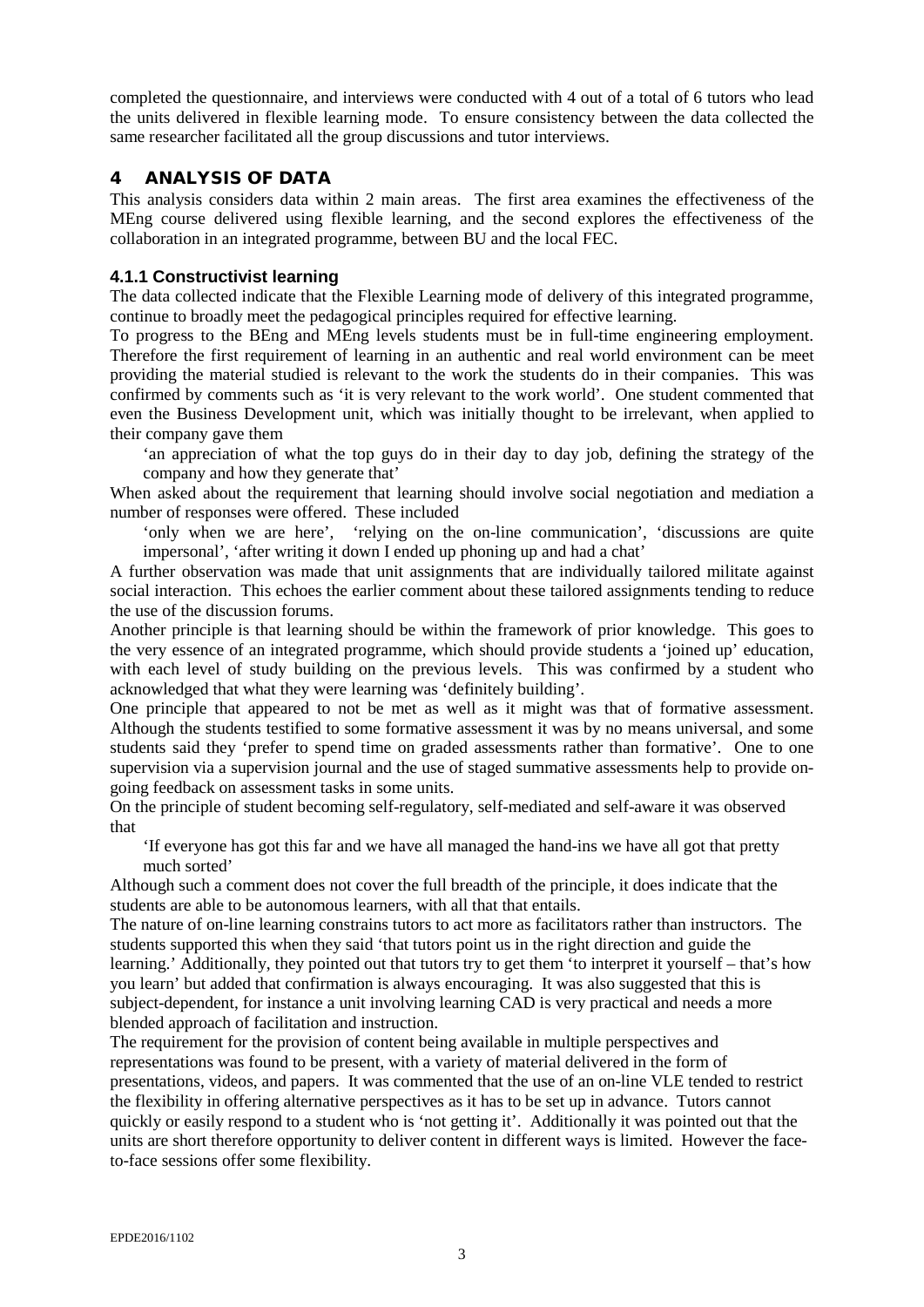#### **4.1.2 Face-to-face sessions**

This study has reaffirmed the value of the face-to-face sessions run both on the first day of each unit and then twice during each unit. Current students repeated many of the comments made in the previous study, highlighting the need to get to know their peers and tutors, to align themselves with the 'tutor's expectations' and getting feedback on work to improve their performance.

In addition the students acknowledged the value of doing presentations in these sessions, especially at the start of the level, as a good way to 'introduce yourself to the group'. These sessions were felt to be important in making them 'feel more comfortable using the discussions boards' and for providing '2 way immediate communication'

One student who travels for 4 hours to attend these sessions pointed out that 'they need to be well structured to ensure good contact with all students'. Another commented that the sessions are 'valuable but can be frustrating'. There was a constant call for more sessions but also an appreciation that if they want substantially more face-to-face contact then they need to do a full-time course.

#### **4.1.3 Discussion forums**

The value of the discussion forums was illustrated by one student who commented that they are essential for distance learning – if there was no forums then 'you have got nothing'. Another observed that the on-line environment is the 'whole hub of everyone's information in and out'.

However it was admitted that the forums were not overly subscribed and that they were mainly used to ask about such things as formatting documents etc. The reason for this was suggested to spring from a number of factors. These included that the forums were not appropriate for units where the assignment task was tailored to the individual and therefore each student was doing something different, the inconsistent response of tutors to student postings and some apparent usability and reliability issues when the 'platform was slightly glitchy'.

One reason for the inconsistent use by tutors in responding to students postings was suggested as being due to staff being experienced in full-time education and having most of their teaching time in this mode of study. The inclusion of a unit delivered in flexible learning mode is therefore 'like a thing on the side' and checking and responding to an on-line forum is not their main focus. The need to 'prioritize a bit more time to' the on-line aspect of flexible learning was suggested as a remedy.

The tendency of on-line discussion forums to dehumanize social interaction was again observed in this study and it was suggested that the inclusion of photographs and personal profiles would help to mitigate this effect. Most students are used to 'networking' via such media as Facebook and Snapchat etc and one student extolled the virtue of team working software which allows for much easier sharing of material and documents as well as effective communication. It was suggested that the adoption of such systems could in part answer the request for more face-to-face time.

#### **4.1.4 Tutor Reflections**

Having completed 2 full cycles of the BEng level some units have now run 4 times. It was a little surprising to find that very few structural changes had been made during this period. One tutor, in response to student feedback, added extra applied examples and adjusted the assessment to better suit the learning needs of the students. It was evident that the more mature standing of the students and their focus on their work made them want more applicability in what they were learning, rather than more theoretical content. Another tutor commented that with increasing numbers he would have to review what he does in his face to face sessions as it would be impractical with larger numbers. Beyond this the structure originally adopted for the mode of delivery has remained unchanged to date. All tutors commented that the face to face sessions were invaluable in establishing relationships with the students, offering feedback, often immediate, and responding to the needs of the learners.

It was evident from tutor responses that the use of the discussion forums varies widely between units. One tutor, who has a common assignment for all students, commented that the forums were used extensively with students engaging in discussion. The tutor's strategy was to only add to the discussion if something posted was wrong or the discussion was heading in the wrong direction. Another tutor whose assessment is tailored to the individual students witnessed to very little use of the discussion forums. Interestingly another tutor who assessment is tailored said that the discussion forum was widely used by students. Exploring this discrepancy revealed that this tutor was very proactive in his use of the forum by posting up questions and comments for discussion.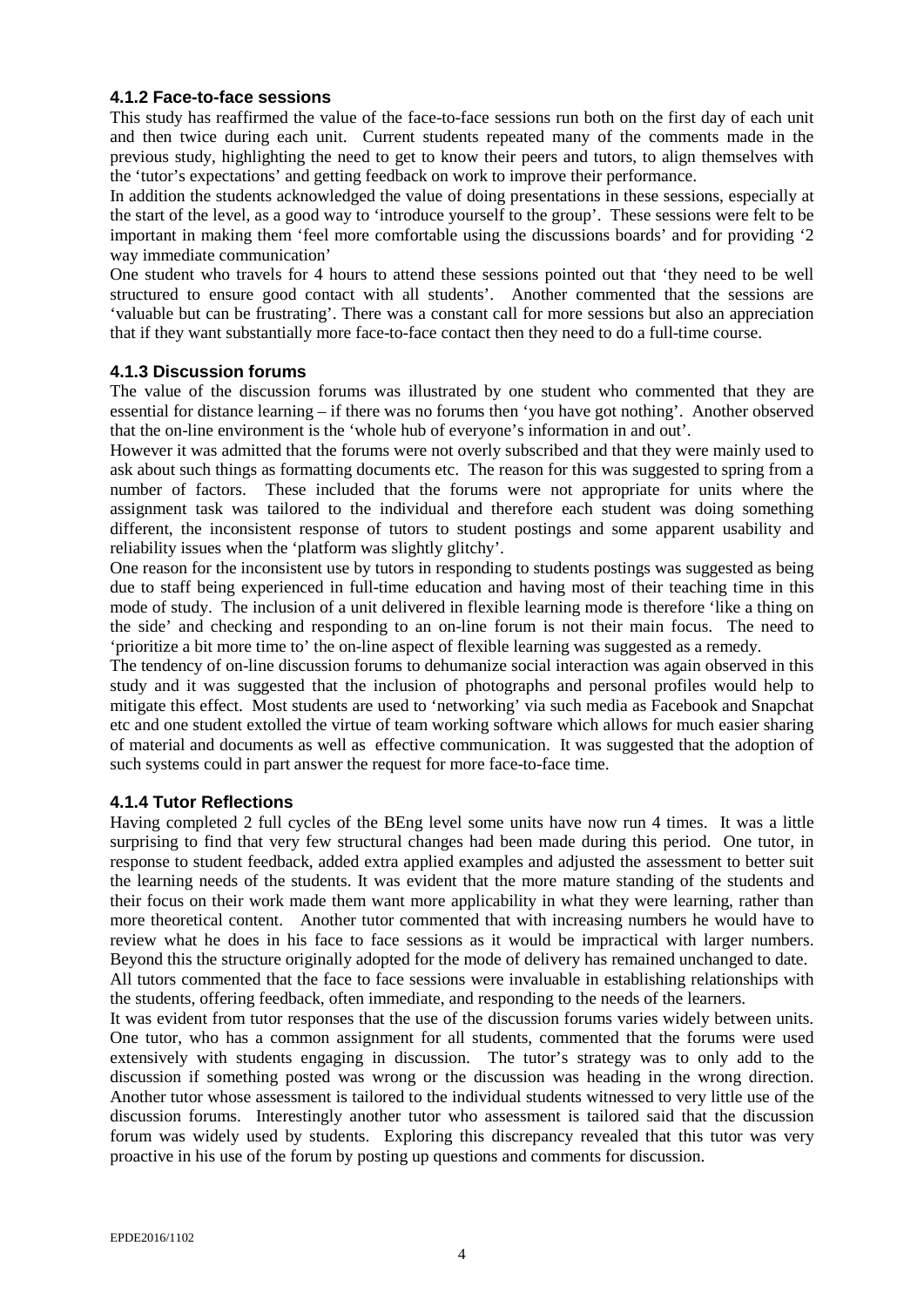When asked what impact delivering their unit has had on them, a tutor testified to having more opportunity to establish and exploit relationships with industry. Another tutor said they had benefited from having to adapt their teaching to the needs of mature students in full time engineering employment, and their tendency to require and respond with immediate action and applicability. Without exception the tutors said delivering flexible learning was a positive and beneficial experience.

#### **4.2.1 Development of an Integrated Programme**

The breadth of this study was extended to include all levels of study within the integrated programme, enabling exploration of the impact the integration and what it offers both students and their employers. When asked for the reason for joining the programme the overwhelming response was career advancement and an increased salary. Surprisingly there was little evidence that obtaining professional status was a major driver among most students. This suggests that there is a lack of awareness concerning the importance of professional status in career advancement and/or companies do not greatly value professional status among their staff.

Having a 'well mapped out' progression path with 'everything in place', resulting in knowing where the future lies was important to the students. Conversely not all have planned careers, as evidenced by one student who admitted that 'I didn't plan to get this far' but had just signed up for an HNC. Clearly the integrated progamme had encouraged this student to progress further than intended.

Other advantages of an integrated programme were highlighted. These included that being modular a student could take a break from studying if necessary, and that each level offered a recognised qualification.

Many of these benefits equally apply to their employers, not least knowing the cost implication for companies sponsoring their employees over a number of years. However one student suggested that the success of the programme may in time cause problems with companies not wanting their employees to join the programme as this could apply too much pressure on staffing and finance, resulting in the companies refusing to offer sponsorship.

When exploring the reasons for possibly stopping progressing to a higher level the students revealed that the timescale was daunting  $-7$  years from HNC to MEng. Other reasons given were their companies not wanting them to progress due to lack of funding or business need; and personal work load and commitments.

## **4.2.2 Progression from traditional part time day release study**

One of the key considerations when developing and delivering an integrated programme is the progression between stages, especially when it spans Institutions as well as styles and modes of study. Clarity in what is expected and managing expectations have been shown to be effective strategies to 'smooth out' any possible difficulties arising from this progression. The use of previous students who have made the progression successfully to both formally and informally brief those about to make the transition was commented on. Students explained how information from previous students about what to expect, what style of support offered by tutors, the type of assessment tasks and the 'vagueness' that often confronted them in being expected to find their own way through to a solution, made the progression easier.

In addition, the value of relatively small changes made to some units in the FdEng was appreciated. One student commented 'What we did last year transitioned nicely'. They were referring to an exercise added to one of the FdEng units which involved writing a research paper. This was done to introduce the students to the more 'academic' writing required at University, whereas up until then they have presented their work mainly in the form of industrial reports. Writing a research paper was said to have been 'frustrating' for them but it was appreciated as effective preparation for the next level of study at University. This analysis was supported by the distinct difference noted by the programme leader, between the feedback from the first cohort to make the progression compared to the subsequent years. The negative comments made by the first cohort have not been repeated.

When current students were asked about their experience of this progression they highlighted the need for effective time management, with Flexible Learning requiring the students to 'pace it out', rather than the day release structure dictating when things needed doing. One student commented that they definitely need to input more of their own time. Other reflections included a more mature and professional feel to 'attending' a University, and a 'breathe of fresh air' with a new atmosphere, new people and new ideas, after spending 5 years studying at the same FE college.